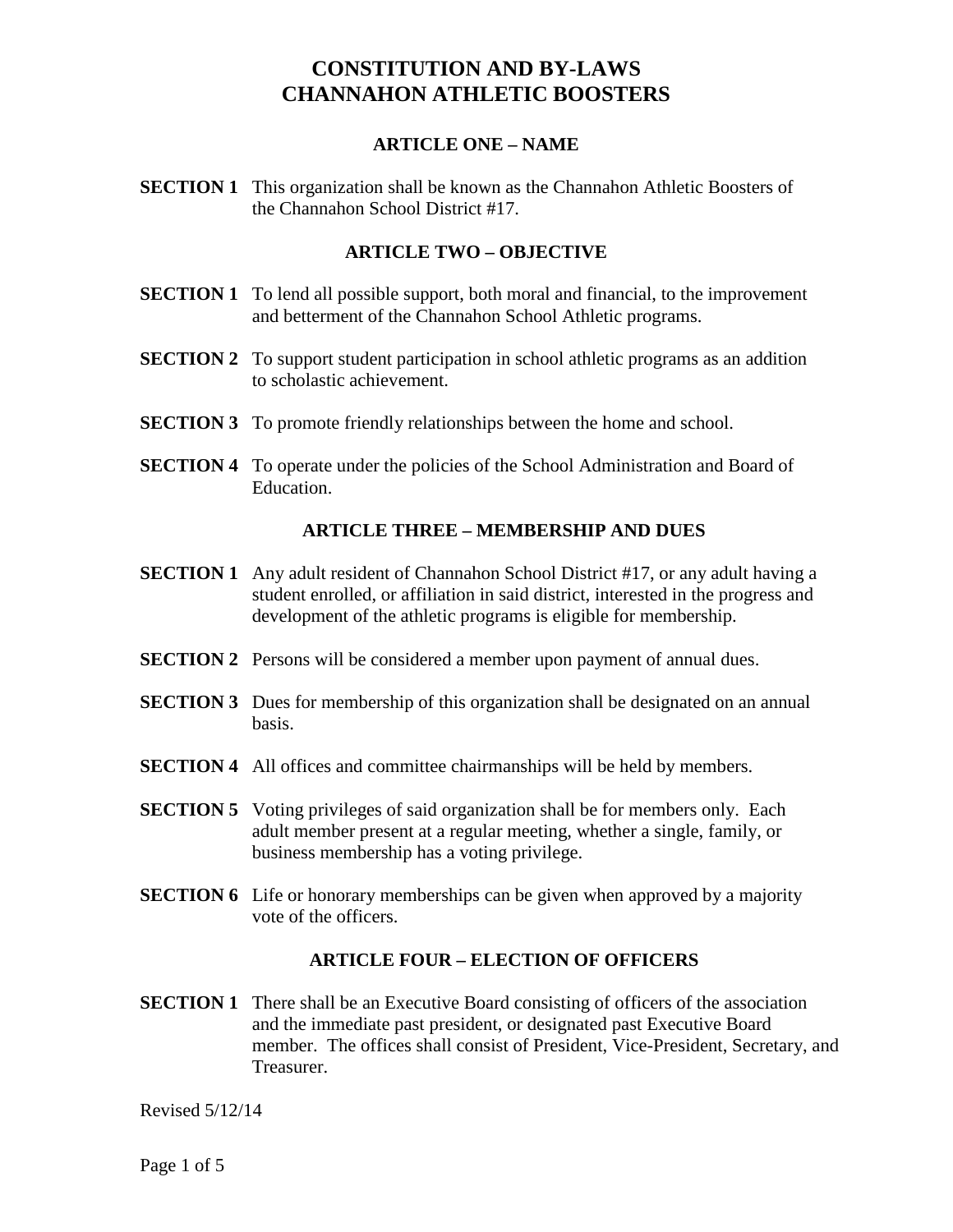- **SECTION 2** The officers shall be nominated at the March meeting, elected at the April meeting, and installed at the May meeting for a term of one year.
- **SECTION 3** Nominations of the officers for the organization will be selected and/or Presented by a nominating committee consisting of members of the Executive Board. Additional nominations for all the offices will be solicited from the floor at election time.
- **SECTION 4** No person shall be nominated as a candidate for any office without their consent, verbal or written.
- **SECTION 5** Vacancies occurring in any of the above mentioned offices shall be filled by appointment of the Executive Board.

### **ARTICLE FIVE – MEETINGS**

- **SECTION 1** General monthly meetings of the organization shall be held as determined by the Executive Board.
- **SECTION 2** Special meetings of the organization may be called by the Executive Board, and at least seven (7) days of advance notice should be given to the membership.
- **SECTION 3** Meetings of the Executive Board shall be determined by the Executive Board Members.
- **SECTION 4** Five (5) members, with a minimum of two Executive Board Members, of said Association shall constitute a quorum for the transaction of business matters.
- **SECTION 5** A two-thirds majority vote of the members present on any issue shall constitute the passage of the proposed motion.

### **ARTICLE SIX - DUTIES OF OFFICERS AND EXECUTIVE BOARD**

- **SECTION 1** The President shall preside at all meetings of both the association as a whole and the Executive Board. He or she shall be an ex-officio member of all committees and perform such other duties usually pertaining to the office of the President.
- **SECTION 2** The Vice-President shall perform the duties of the President in the absence of the President and shall assist the President when called upon.
- **SECTION 3** The Secretary shall keep the minutes of all meetings in a book regularly provided for such purposes and shall perform such other secretarial duties as assigned by the President. The Secretary will be responsible for obtaining and distributing Athletic Booster mail from the Channahon School District #17 Administrative Office.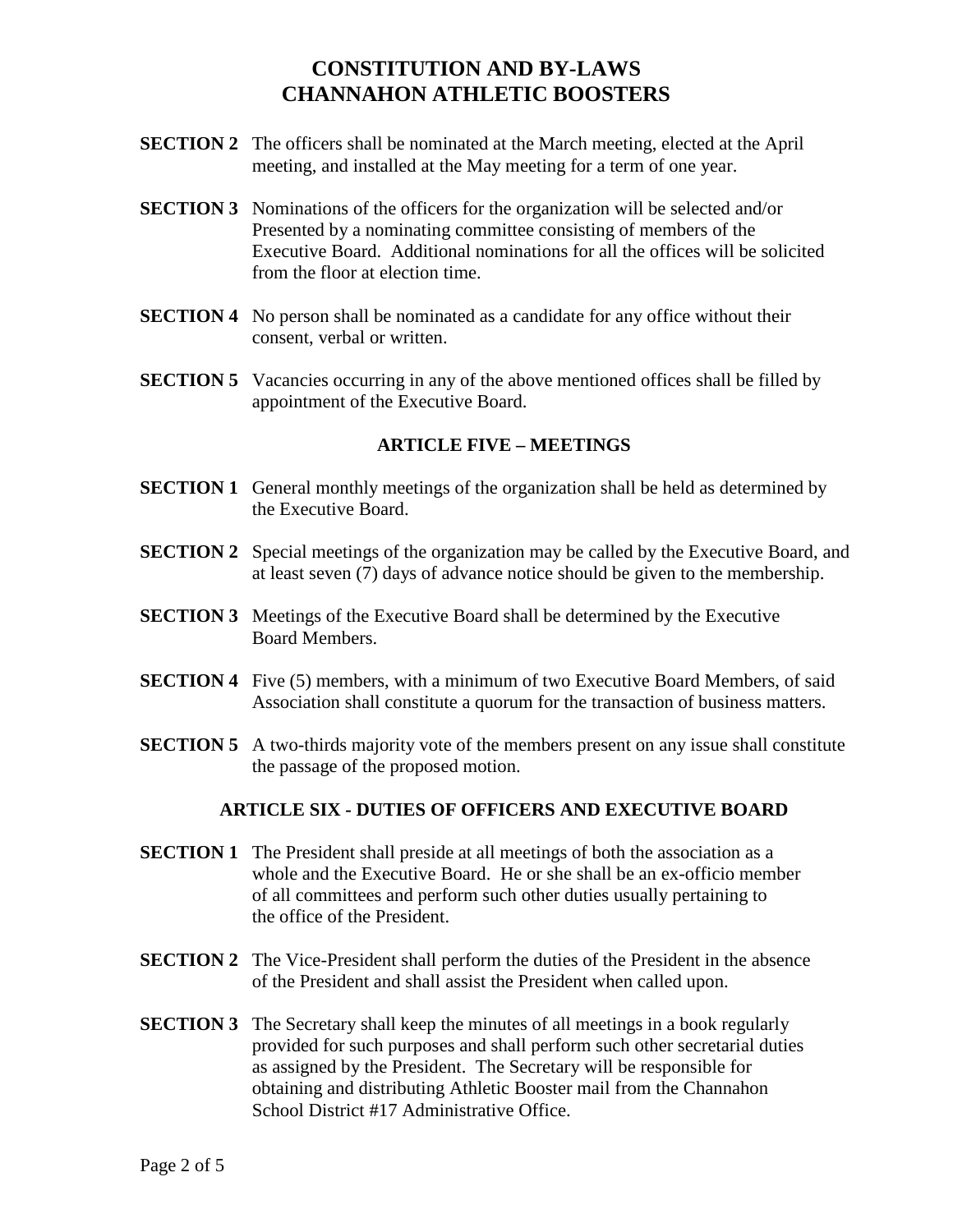- **SECTION 4** The Treasurer shall have charge and keep a record of all moneys or funds of the association and keep an accurate record of all receipts and disbursements. The Treasurer and/or President shall have the authority to sign checks and to pay out in such a manner as authorized by the Executive Board. The Treasurer shall submit a written monthly financial report to the Executive Board.
- **SECTION 5** The Executive Board shall be responsible to review all disbursements of funds.
- **SECTION 6** The Executive Board shall approve the appointment of auditor and disbursements of such funds to ensure the annual Audit of the Accounts of the Treasurer. The audit may be completed by the school district.
- **SECTION 7** The Executive Board shall be responsible to ensure the appropriate implementation of approved motions and evaluate the utilization of monetary or material donations made by the organization.

### **ARTICLE SEVEN – MONEY**

- **SECTION 1** All moneys of the organization shall be kept in a financial institution within the school district.
- **SECTION 2** All moneys collected as fund-raisers for the said organization are to be counted and co-signed by two members.
- **SECTION 3** The executive board can approve disbursement under \$500 by a majority vote. Any disbursements over \$500.00 must be approved by the entire Executive Board.
- **SECTION 4** Moneys collected shall be made available to the Treasurer for deposit, or deposited by a designated member, on the day of transaction or as soon as reasonably possible.
- **SECTION 5** Moneys may be placed in the School Administration Safe for overnight security. It is the responsibility of a member utilizing the safe to make the moneys known or available to the Treasurer.
- **SECTION 6** All receipts of deposits and statements of expenditures should be provided to the Treasurer in a timely manner.
- **SECTION 7** All records of financial transaction should be maintained in a bound ledger that is the property of the Athletic Boosters. This ledger should be turned over to the school after the May meeting, or such meeting in which there is an election of new officers.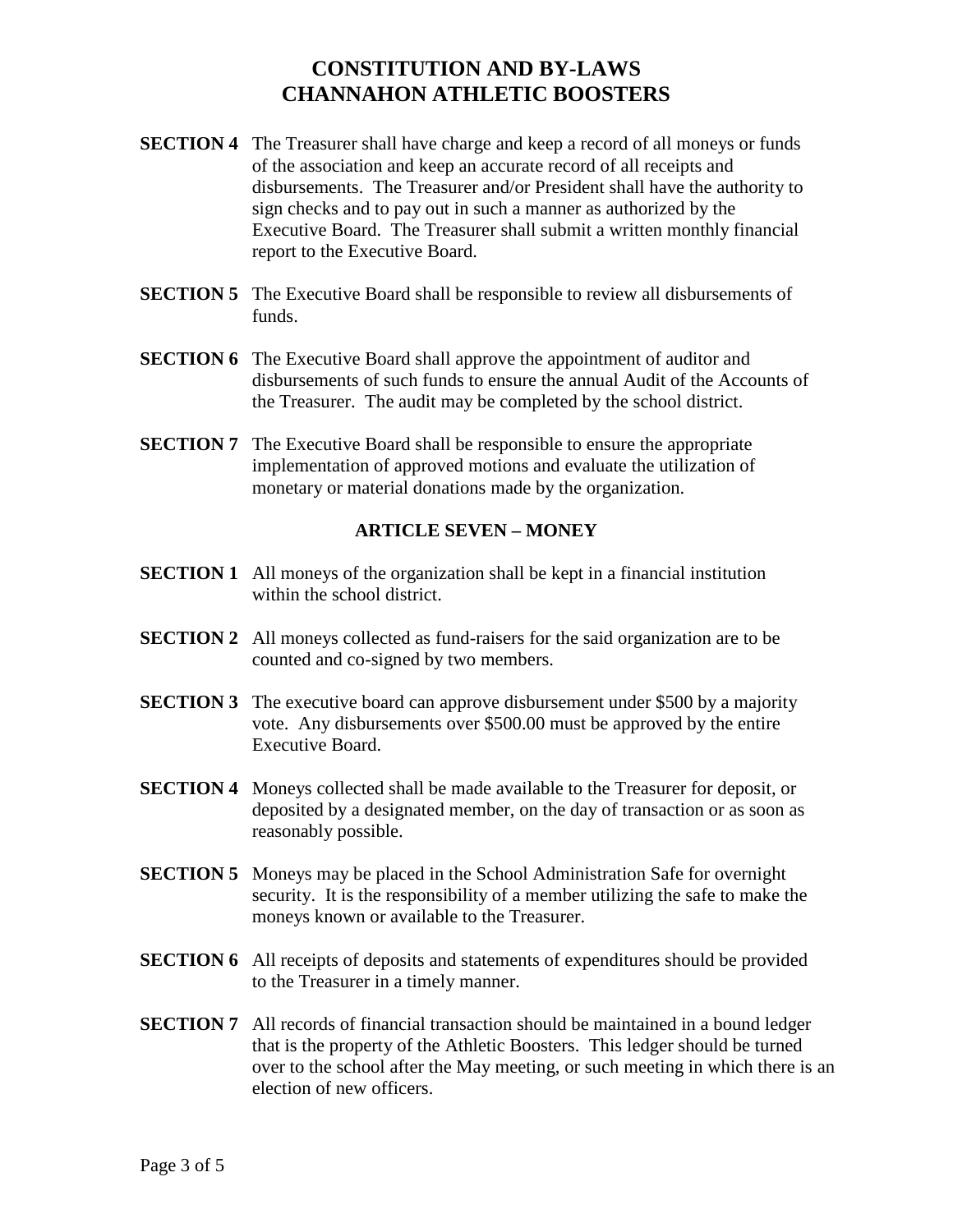- **SECTION 8** There will be a yearly audit of the organization's financial ledger by an independent auditor and/or the school's auditor.
- **SECTION 9** The fiscal year will be from July 1-June 30 in order to coincide with the district's fiscal year.

### **ARTICLE EIGHT – COMMITTEES**

- **SECTION 1** Chairpersons and members of committees shall be voluntary or by appointment of the President.
- **SECTION 2** No person shall be appointed to serve on a committee without their consent.
- **SECTION 3** Committee chairpersons are responsible to attend all monthly meetings and report on their committee's activities. Committee Chairpersons are responsible for maintaining a notebook of their records.
- **SECTION 4** Committees to promote the objective and interests pf the association will be: **Ways and Means Committee** shall be in charge of various fundraising activities.

**Publicity/Spirit Committee** shall promote and inform the community of the activities sponsored by this organization and promote a positive school spirit.

**Concessions/Hospitality Committee** shall be in charge of the arrangement and sales of concessions at Channahon athletic events.

**Membership Committee** shall be responsible for the registration of members and collection of annual dues.

**SECTION 5** Committees may be adopted or deleted upon approval of the Executive Board.

#### **ARTICLE NINE – ATHLETIC DIRECTOR**

**SECTION 1** The Channahon Public School Athletic Director, or designate, shall be an ex-officio member of all committees along with the principals of Three Rivers and Channahon Junior High. Disbursements of Booster funds for Athletic purchases shall be coordinated through the Athletic Director, and these purchases will be designated as Channahon School property.

#### **ARTICLE TEN – LOSS OF MEMBERSHIP**